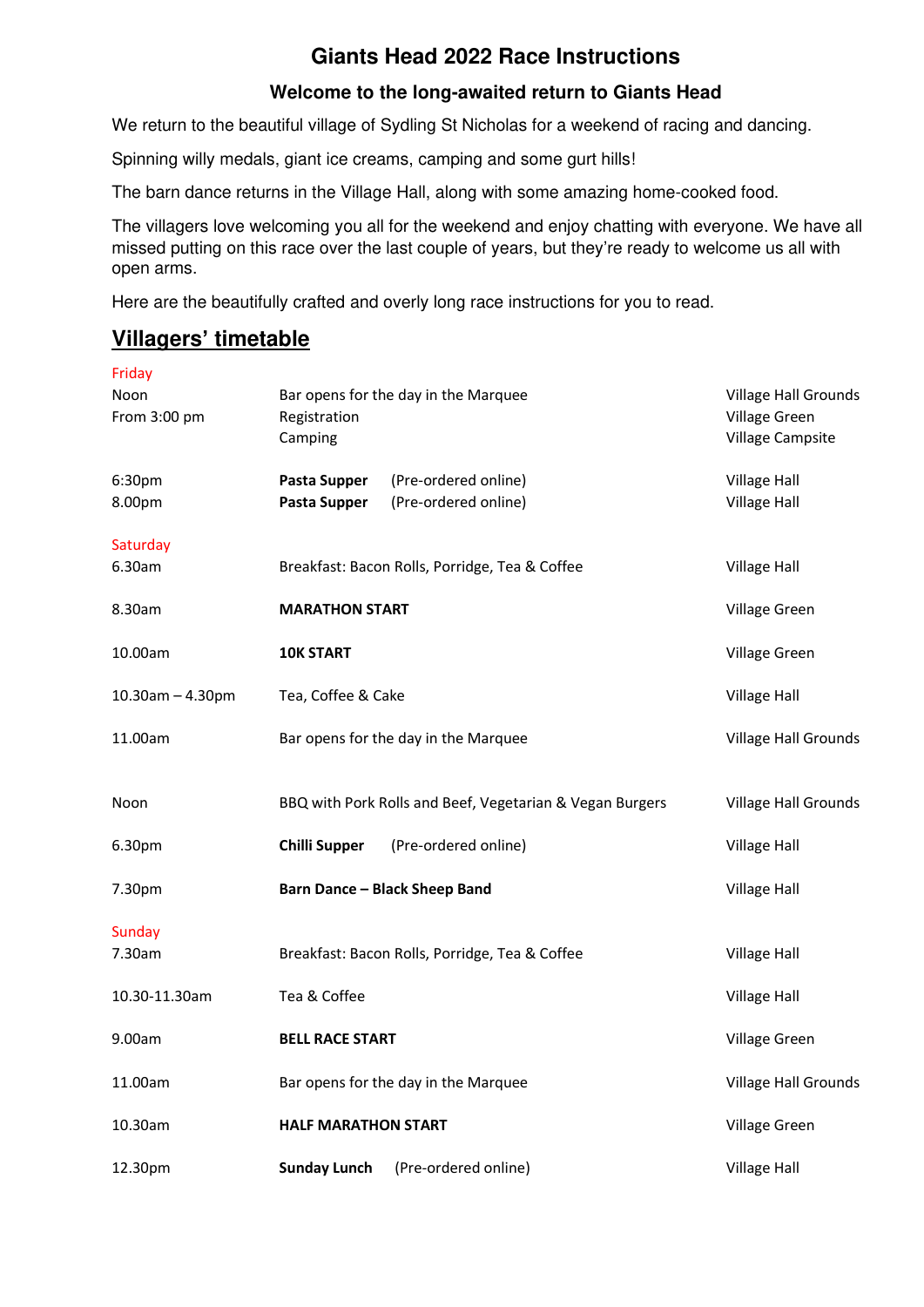## **Pre-Event**

Covid is here to stay for the long term, and we're all learning to adapt to new ways of living. We introduced some different ways of operating last year and are planning to keep some of those key adaptations to [continue to operate safe events.](https://whitestarrunning.co.uk/welcome-back/)

We wanted to provide reassurance that we recognise it's still a consideration when you sign up to events. For 2022, if the deadline passes and you're unable to attend the race because you test positive for Covid or are injured, we will let you [complete the race virtually](https://whitestarrunning.co.uk/covid-and-the-2022-race-season/) and send you your medals and goodies. You just need to email the team on [info@whitestarrunning.co.uk](mailto:info@whitestarrunning.co.uk) before or over race weekend to let us know you are a DNS (Did Not Start).

## **Recommended hygiene protocols:**

- **We highly recommend wearing a face covering in the main hall**
- **Use hand sanitiser on arrival at an aid station, before using a pen, before eating or while at the shop**
- **You will need to bring your own safety pins/event clips to attach your number on**
- **You will need to bring your own cup**
- **If you feel unwell, please do not attend the event**

## **Travel**

We are in the middle of nowhere, but thankfully nowhere is easy to get to. Sydling St. Nicholas is a small village on the outskirts of Dorchester in the beautiful county of Dorset.

## **By car**

Sydling is 15 minutes from Dorchester and about 30 minutes from Yeovil on the A37. We are 40 minutes from Bournemouth, and 2.5 hours from London. **For sat navs, use postcode DT2 9PD.** Follow the signs; they will be on the A37 from Friday lunchtime.

**Day parking:** Free parking is available in the farm field in the centre of the village, behind the church, a 2-minute walk to the start/finish. **Please follow the race parking signs on the A37.** If you are heading in from the A352, just follow the signs to Sydling. We can't say it enough, follow the signs. Don't drive into the village, follow the signs from the A37**. Don't take the Grimstone turn off; follow the signs to Dollens Farm (postcode DT2 9PD).**

There is more than enough parking for everyone. Stop and talk to the handsome marshal at the gate and they will tell you how to get the shortcut to the village. Once you have parked, **DO NOT walk out the way you have driven in;** follow the arrows to the bottom of the field and there's a shortcut to the start and race admin – it's quicker honest.

### **Don't park near the start/finish or in the village**

We'd love it if you could car share. This not only helps with the environment and carbon footprint etc, it also helps with having less cars to pull out of the muddy car park with a tractor. Here's a great website [https://liftshare.com/uk;](https://liftshare.com/uk) please make sure you feel safe and happy before offering/accepting lifts. Or you can ask in the **Facebook Group**.

### **By train**

There are direct trains from London Waterloo to Maiden Newton, a small village 4 miles away. At the time of writing, there are no trains early enough to travel from London or any of the stops en route to Maiden Newton on the day of the race. However, trains to Dorchester may be more suitable. A quick Google will get you the names of local taxi firms. Book taxis sooner rather than later.

**There is a proposed rail strike this weekend** – please check before you travel [Rail strike: When is it](https://www.bbc.co.uk/news/business-61634959)  [and which lines would be affected? - BBC News](https://www.bbc.co.uk/news/business-61634959)

### **By bus**

Please check [http://www.morebus.co.uk/](https://l.facebook.com/l.php?u=http%3A%2F%2Fwww.morebus.co.uk%2F&h=ATOy-hyZJYIISU2FP3zmKkqIcnN6gvn3x_ITvZjomqfI-Y4axt_UtglBftPtP41sqHu9qbi2Jlz-9ZfvQEcfpmZEhEudVv7LvqkLkJg) for bus details.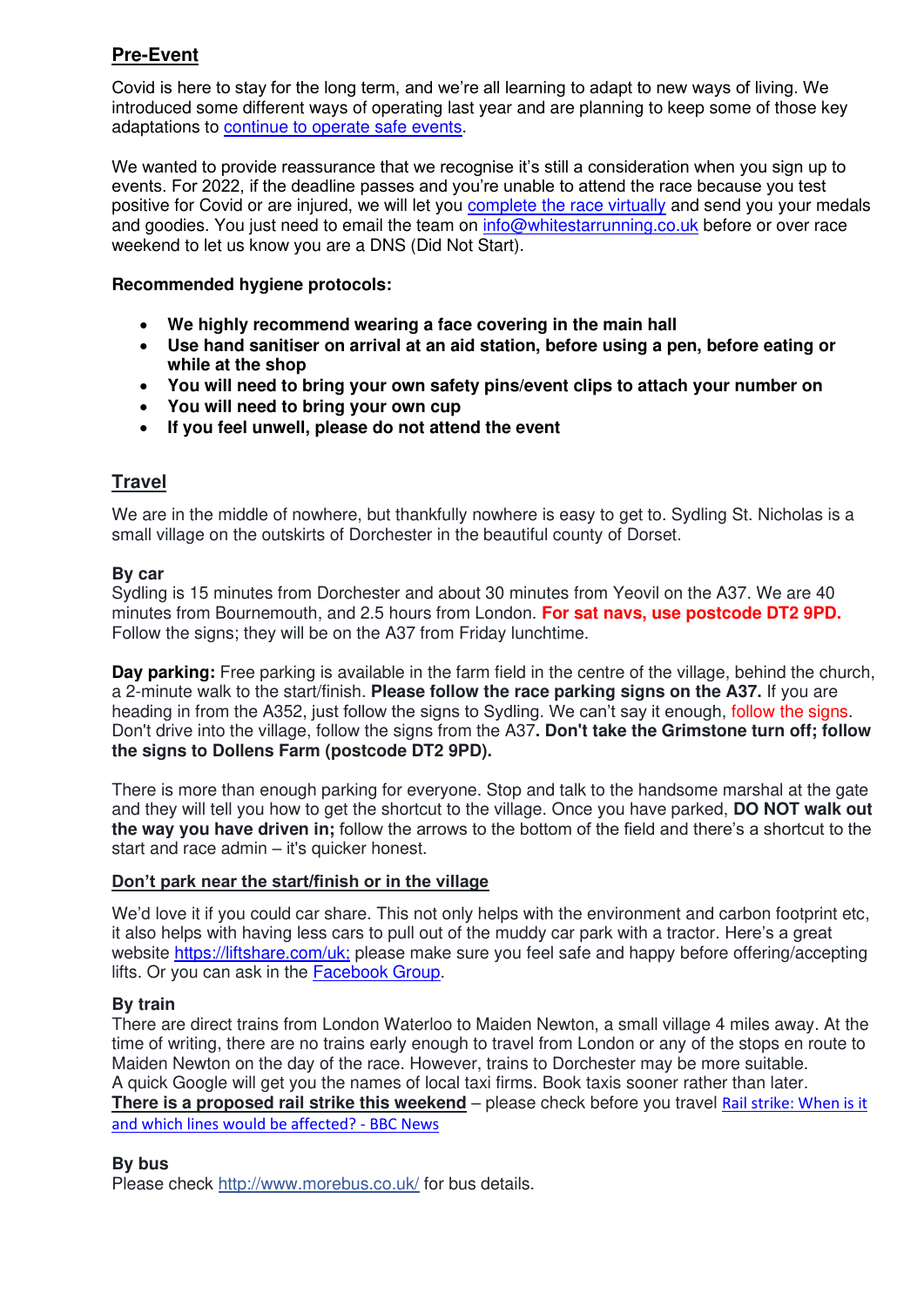Hotels: There is a list of B&Bs and hotels on our website: [http://whitestarrunning.co.uk/local](https://l.facebook.com/l.php?u=http%3A%2F%2Fwhitestarrunning.co.uk%2Flocal-accomodation%2F%3Ffbclid%3DIwAR24kH-1JCB3ZPLj5kiBy5TCK_gmxNofyKuXGjwzY_jXn62sSm-YSR4-rqg&h=AT3znv5hXswtj3ZQyucCBayz3Wzo8mgIDNXaDqXE412GkiN2LlV9EBWMgA4OXds5zE9ufCqWH0oNESYS1MOLJSoN8cyYOlKSAnvsCCI920AWtnIlB2AuIm_LBHePBEjOeksrRlCkYe6FMFQTMnk)[accomodation/](https://l.facebook.com/l.php?u=http%3A%2F%2Fwhitestarrunning.co.uk%2Flocal-accomodation%2F%3Ffbclid%3DIwAR24kH-1JCB3ZPLj5kiBy5TCK_gmxNofyKuXGjwzY_jXn62sSm-YSR4-rqg&h=AT3znv5hXswtj3ZQyucCBayz3Wzo8mgIDNXaDqXE412GkiN2LlV9EBWMgA4OXds5zE9ufCqWH0oNESYS1MOLJSoN8cyYOlKSAnvsCCI920AWtnIlB2AuIm_LBHePBEjOeksrRlCkYe6FMFQTMnk)

## **On Site**

**Food:** Will be available from the Village Hall all weekend; see the above timetable for times.

Every year at Giants Head the village opens up and welcomes all the runners as temporary villagers for the weekend. Several of the community groups serve the food to raise funds for their good causes and as a way to chat and meet all of you.

The programme up on the website details the times for food over the weekend: [Giant's Head](https://whitestarrunning.co.uk/giants-head-weekend-programme/)  [Weekend Programme - White Star Running](https://whitestarrunning.co.uk/giants-head-weekend-programme/) 

Food is now open for booking here: [White Star Running : \(clubtrac.co.uk\)](https://whitestarrunning.clubtrac.co.uk/shops/giants-head-food-2022-199)

All options come in an adult or child size portion (recommended for under 12 years).

Friday night has two sittings, but on Saturday and Sunday, the food is served from a certain time and you can go along when you are ready, all served in the Village Hall.

### **Friday night: Pasta Supper – 6.30pm or 8pm**

Meat Lasagne, salad and French baguette, or Pasta Bake, both with ice cream dessert.

### **Saturday night: Chilli Supper – from 6.30pm**

Meat beef chilli, green salad and tzatziki, or vegetarian/vegan Chilli, both with fruit crumble & cream.

### **Sunday: Roast lunch – from 12.30pm**

Roast beef, potatoes, vegetables and Yorkshire pudding, or mushroom and green vegetable tray bake, dressed with lime and coriander, both with Sydling Mess for pudding.

### **Bookings will close at midnight on Tuesday 21st June.**

**Breakfast (Saturday):** Tea, coffee and toast at reasonable prices in the Village Hall from 6.30am. There will be bacon sandwiches and porridge, and there will be a microwave and hot water available for your own porridge, etc.

**Hog roast (Saturday):** Hog Roast and BBQ (veg & vegan available) from late morning until last runner is in. Refreshments and cakes in the Village Hall from early doors.

**Breakfast (Sunday):** Breakfast, porridge, bacon rolls, and tea and coffees will be available from 7am.

### **Bar:**

The bar will be running in a very similar format to previous years, but technological advances have eventually reached Sydling St. Nicholas and you can now pay with Contactless payment! The bar will open at 11am on Friday through to 11pm at night; it'll start a bit earlier on both Saturday and Sunday, closing at 11pm on Saturday and mid-afternoon (ish) on Sunday, meaning the bar will be open for the half-marathoners and those who are stopping for the Sunday Lunch.

All beer and cider will be served cool, at cellar temperature; white wine and soft drinks will be served cold. As in previous years, there is a large container of cool water with lemon for you to help yourselves to on the bar itself.

**Glasses:** We are using decent polycarbonate wine and beer glasses – they are so much nicer to drink from than disposables! There will be a £1 refundable deposit on each glass –they are machine washed and re-used. We'll have to give you a pound coin in refund, as we can't refund it on your card.

**Stainless Steel Cups:** We have a limited number of these, which are made from recycled stainless steel in Birmingham. We had sourced the 2020 dated version, and when that marathon was cancelled we managed to get a '+1' added to the date. But, of course, the 2021 marathon was also cancelled and unfortunately Covid has wreaked havoc with the manufacturer and they have had to close that business down. They are no longer manufacturing these cups, and therefore we couldn't get any further engraving done. There are also a few from 2019. This will be your last chance to get one, and they will be available at the bar on a first-come, first-served basis.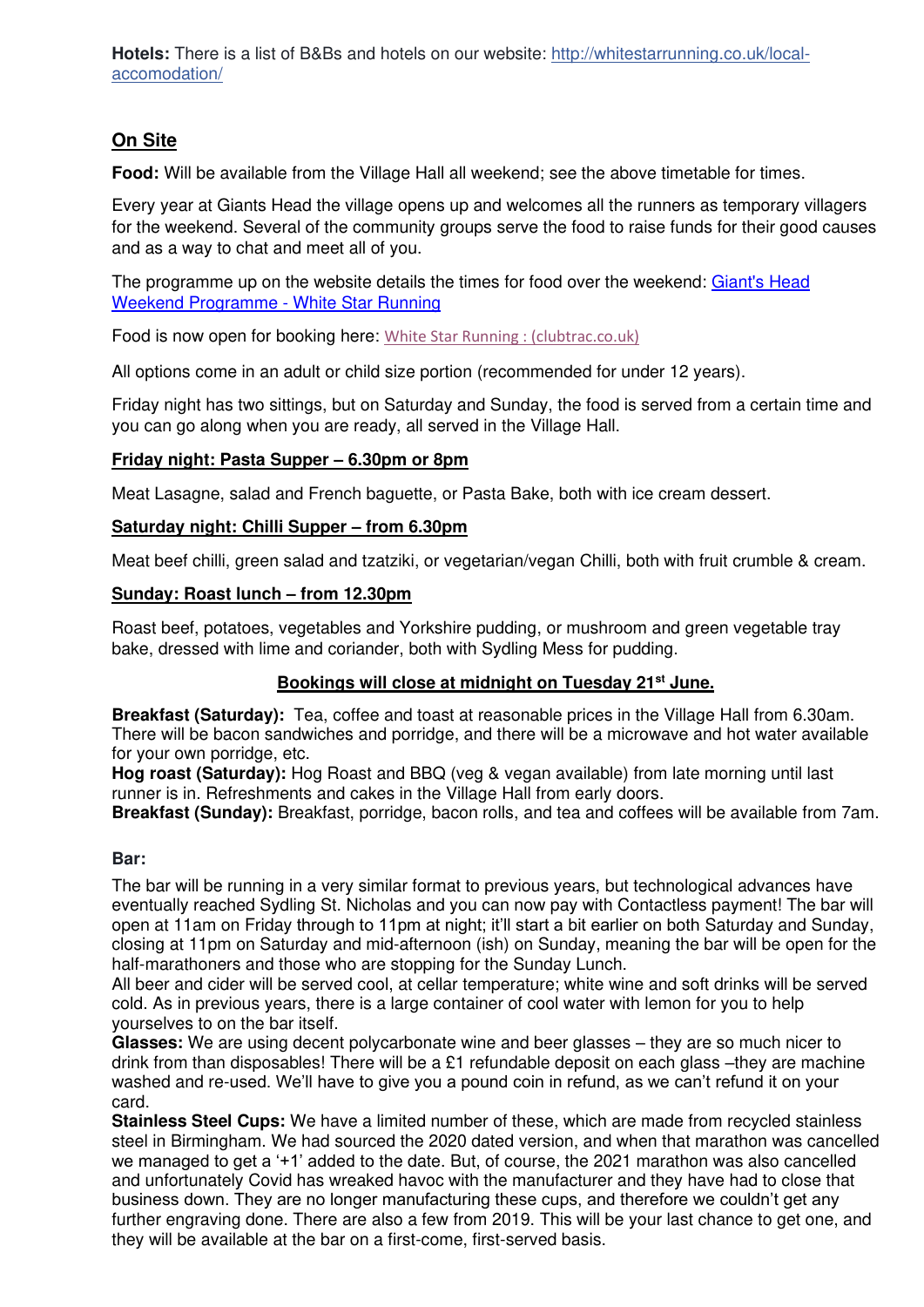**Barn dance:** We have the return of the barn dance with a live band and caller! Black Sheep are back! You will dance… yes, we know you have just run a long way; yes, your feet ache; yes, you need to rest; but no, you are going to dance! And yes, we are evil and yes, you will love it! **Band starts at 7.30pm sharp**, interval about 9pm, and bar open all night



**Medals and goodies**: All runners will receive their medal. For those of you who have opted to donate your goodies to the Wild Woodbury [project,](https://whitestarrunning.co.uk/wild-woodbury/) thank you! We're pleased to offer this option for those looking to gift the goodies portion of your entry fee to this local environmental project.

For those claiming their goodies, this year you will receive:

Marathon – T-shirt and Muff

Hill Race and Half Marathon – T-shirt

Bell Race – Bell



**Massage (Saturday runners only):** If you're running with us on Saturday, then why not treat yourself to a massage post-race to ease your aching legs? The team from Run Fit Fordingbridge will be on hand at this event. You can now pay in advance for your 15-min post-race massage. There is no timing on your booking, so just come along to the Run Fit Fordingbridge massage tent when you're ready.

If you've paid in advance for a massage, you will have priority over walk-ins on the day; handy if the tent gets busy!

Advance pay here: [Giant's Head Saturday 25th June 2022 - Massage Advance Pay | RunFit Fordingbridge](https://www.runfitfordingbridge.co.uk/product-page/giant-s-head-saturday-25th-june-2022-massage-advance-pay)

**White Star Clothing shop:** We will be on site selling our own branded t-shirts, hoodies and lots of other goodies. You can also **click and collect** any items from our online shop until **Wednesday 22nd June** for us to pack and bring with us for you to collect. Just use the code **GiantsHead22** at checkout: **[www.whitestarclothing.co.uk](http://www.whitestarclothing.co.uk/)** 

We will be bringing the Cow and Purveyors collections with us with some bargain buckets too, so if there is something else specific you want, please pre-order for collection at the event. Shop opening times will be **Friday: 3-7pm, Saturday: 7am – 5pm and Sunday 8am – 3pm.** . You can pay buy cash, card and Apple/Google Pay if signal is being kind to us; otherwise we can only take cash or a manual card payment from your card details, which will be processed once we can get Wi-Fi each evening.

**Bodyshop** representatives will be on site to showcase some Bodyshop products.

# **Campsite**

**Camping**: Book camping [here b](https://whitestarrunning.clubtrac.co.uk/e/gh-weekend-7059)efore midday on **Wednesday 22nd June**. The campsite and start/finish are all in the same area and there is plenty of space. Please spread out across the field, it is massive as you can see! **BRING TOILET ROLL.** 

If you bring your dog, **please clean up after them. They are not allowed in the grounds of the village hall.**

White Star staff will be onsite all weekend; please rock up from Friday afternoon as we have permission for camping all weekend. We cannot guarantee the security of valuables, so please lock them in your car out of sight.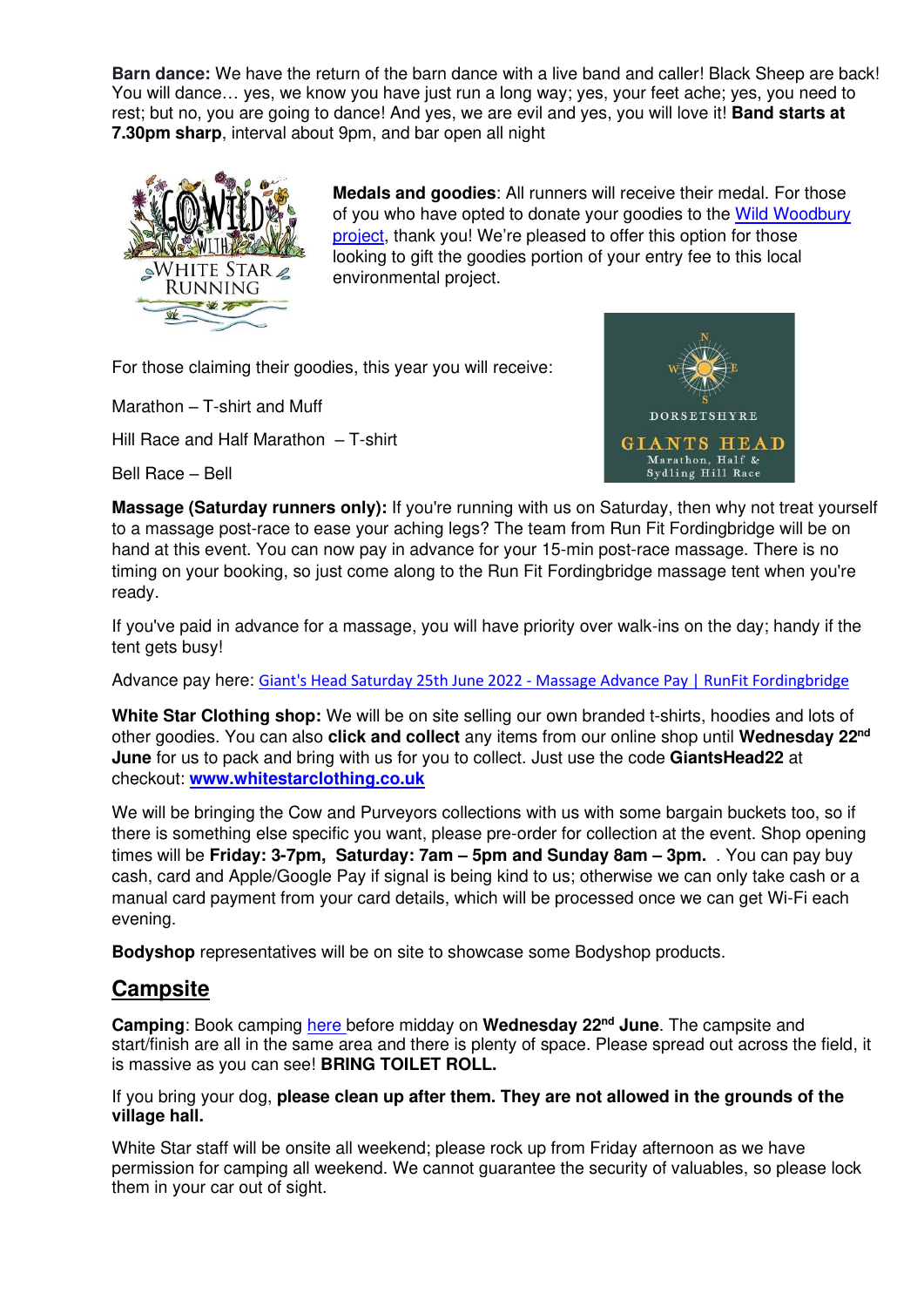Water is available from an outside tap at the top of the field. Look out for our Water flag to locate the tap easily. Keep an eye on the cows at the top of the field. If they are drinking, the water pressure drops. No, it's really true… countryside innit. Let them finish.

Off-the-ground firepits and BBQs are allowed at this event; we just ask there not to be a visual sign you have had one after the event and you take sensible safety precautions when using and disposing of them.

Basically, be an adult and no raging infernos!

It is a rural village and can get dark, **so we suggest you bring a head torch or some torches** to walk between the camping field and village centre, etc.

## **SITE LAYOUT**



## **RACE INSTRUCTIONS**

Yes, it is a race.

**Race Numbers** 

**Admin area will be on the Village Green so you can collect your race number.** 

**Friday: 3-7pm** 

**Saturday: 7am**

### **Sunday: 8am**

**Chip instructions:** Built into the number is your timing chip; put it on and go. Don't go near the finish line again once you've crossed at the finish, or you will get a false reading and this will make us unhappy. Please make sure you **wear your race number correctly** so it can be picked up.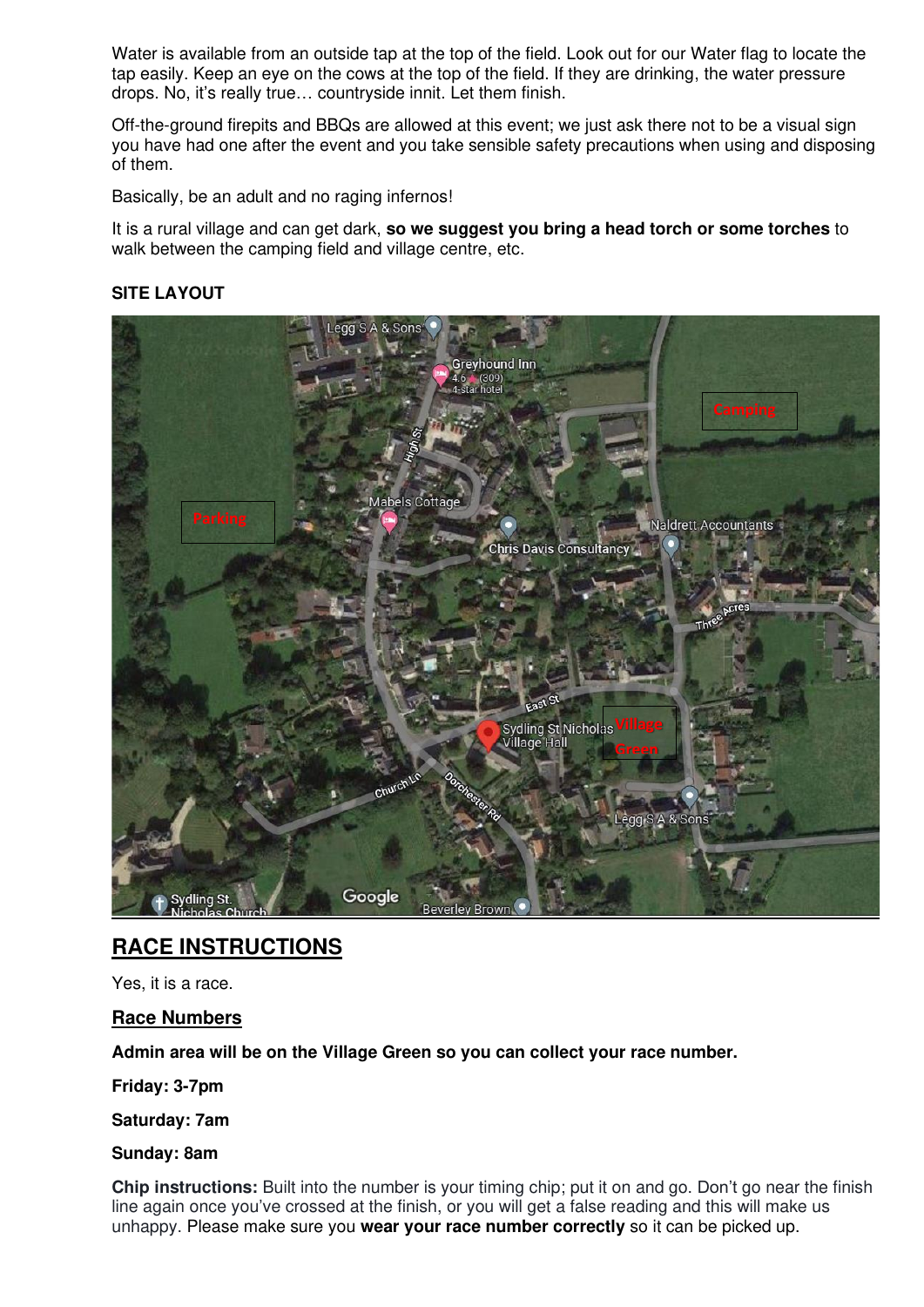In a bid to be more environmentally conscious, **we do not supply safety pins** for attaching your race number**. Please remember to bring your own** or wear a number belt or use some **event clips**. A [WSR set are available](https://whitestarclothing.co.uk/collections/kit-kabbodle/products/4-pack-cow-event-clips) in the shop and you can collect them at the event.



If the weather is inclement, you will need to unzip your jacket while crossing the finish line so the mats can read your timing chip.

**Results:** This event is being timed by [Timing Monkey](https://www.timingmonkey.co.uk/results-list/) who will be on site all weekend and results will be available from their website.

**Safety:** On the back of your number, please write an ICE number and any medical details. This will help us and you. If you're kidnapped by locals or pass out at the sheer joy of being outside, we need to get you help as quickly as possible. We recommend that you carry a fully charged mobile phone for emergency use with race HQ emergency number stored. This number is:

#### **07930335746**

This will put you through to grumpy and harassed race controller who will assess your needs based on their caffeine intake for the day.

If you need to drop out of the race at any time we will try – try –and get you as quickly as possible. The good thing is the race is very centralised and you are never far from an access road or from the finish. We will have 4X4 vehicles and ambulances on standby to come and get you if need be.

### **Kit**

**Cups: ALL RACES are CUPLESS; this means there will be no cups at any aid station.** Meaning you need to bring your own drinking vessels. It can be whatever you like... cup, bottle, mug, baby's bottle, punch bowl – literally whatever you're comfortable bringing to run round with.

If you don't yet have a re-useable cup, we sell several designs in the shop and you can order to collect: [https://whitestarclothing.co.uk/search?q=cup&type=product#](https://whitestarclothing.co.uk/search?q=cup&type=product)

**Baggage:** Please give us car keys and leave your gear in the car; it's easier. Presentation of your number will get your keys back; we will only give the person wearing the number their keys. There will **NOT** be a place to store your bags at the finish. Please note, you leave keys at your own risk. If we like the look of your car, we reserve the right to take it for a spin round the car park.

**Showers:** Are available in the grounds of the Village Hall.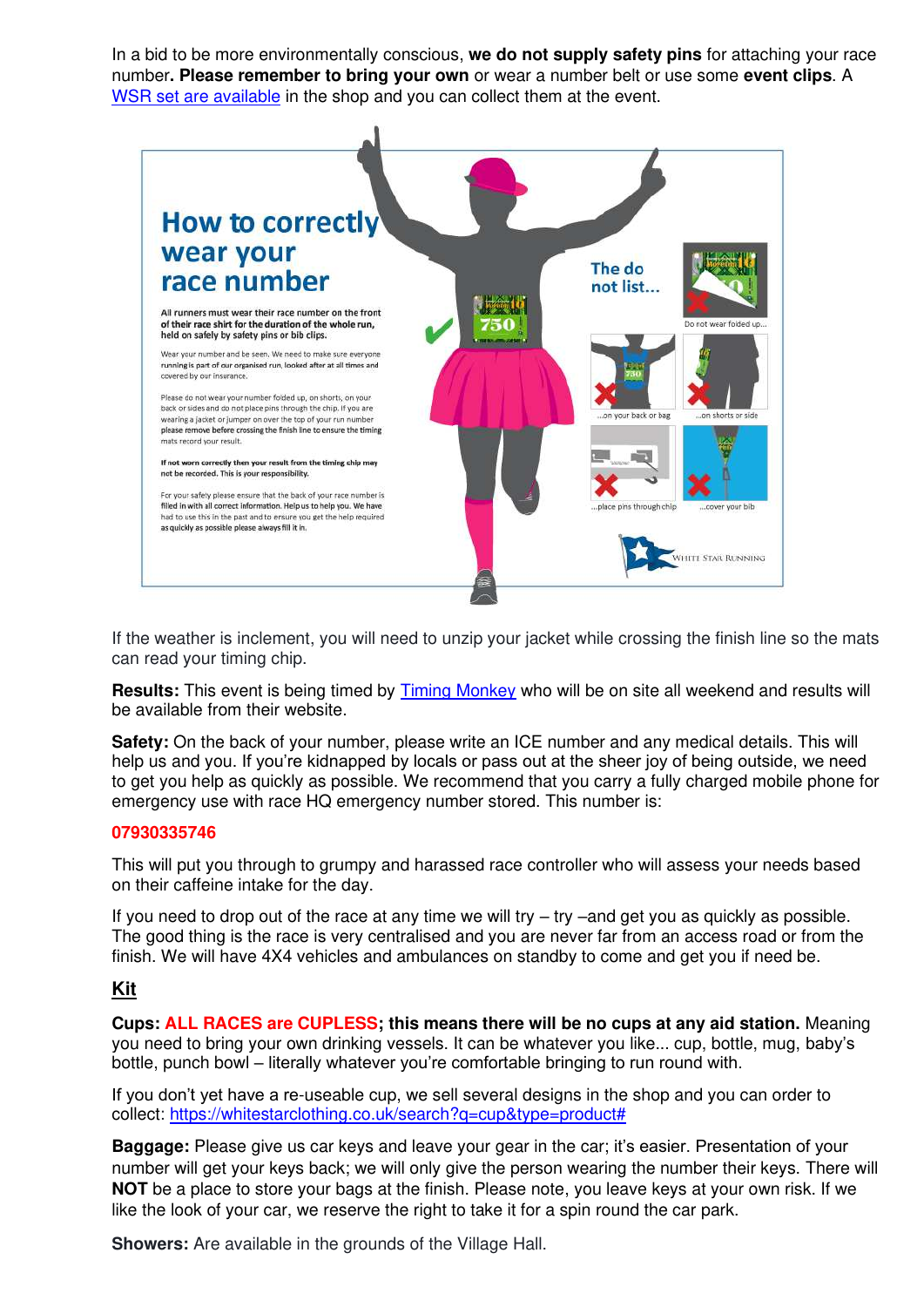**Toilets:** There will be portalavs on the village green and in the campsite. There is never enough, we know; we ask you to be patient. Please remember to bring your own toilet roll if you are camping.

### **Race Route**

All the race routes are predominantly off-road. The area in the Sydling and Cerne valleys are typical Dorset chalk downs areas and drain very well. All the paths we use are usually well-maintained public access routes. The course is designed to take in the smashing views and beautiful countryside. The course follows several paths and rights of way.

We are very grateful to the landowners and farmers in the area for their co-operation in bringing this event to life. All the farms are 7-day-a-week operations and the farmers have been very helpful moving livestock allowing us to open some gates and helping with logistics. We rely on the goodwill of the landowners please don't do anything to jeopardise our good working relationships.

The course will be well marked with signs, arrows; some trees, posts etc will have red and white marker tape around them just to reassure you that you are not lost.

**Routes are available on the [event webpage](https://whitestarrunning.clubtrac.co.uk/e/gh-weekend-7059/route-maps)**, with links to OS pages to download GPX files or see a flythrough of the route.

#### **Marathon**

The marathon route is very challenging and hilly, but a beautiful course running through the Sydling and Cerne valleys around and under the famous Cerne Giant. It is certainly not for the faint hearted; it is a tough race, with some steep climbs, sharp descents and the most amazing views to reward yourself with. Coming in at about 27 miles, it's a toughie. You will have to cross the A352 twice, first at Cerne Abbas (8 miles) and then at Minterne Magna (13 miles) . Both road crossings will be marshalled, and they will help you across the road. The A352 is not a busy road at these points; we don't want you splatted by a car, so please listen to the marshals and stop – don't charge straight across. There are also a couple of other short sections of road at Telegraph Hill, Whites Wood and Up Sydling. We hope to have these areas marshalled too but stay close to the side and look out for cars.

#### **Cut-off time: 7 hours and 37 minutes**

#### **Hill Race**

The Sydling Hill route is a very challenging hilly 11K course running through the Sydling and Cerne valleys. It climbs up Shearplace Hill, before continuing on to Crete Hill and Ridge Hill, before retuning to the Village Green.

#### **Cut-off time: 2.5 hours**

#### **Half Marathon**

This year we're giving you the chance to try a new Half Marathon course, which complements the other distances available over the weekend. It will be hilly; there will be an epic medal with a willy on it; you will be running over lots of the terrain that the marathon runs on… except it's only half the way… well 13.5 miles! There is a small section of road at Up Cerne before passing Great Pond and heading along the Cerne Abbas way. Then a tough climb to Weather Hill before a drop and climb onto Wessex Ridge way before returning to the village.

#### **Cut-off time: 4 hours**

**Terrain:** Is often dry and dusty on these routes, mostly tracks with some field paths and grass mixed in.

**Shoes:** Difficult one; trail shoes are recommended – something with a grip. That said, studs and spikes are not a good idea. We wore a variety of shoes over the terrain on our test runs. Wear what's comfortable.

**Cut offs**: All times are generous; you can walk them in less. The event is also a race, so some sort of running is involved.

There will be a sweeper in all races, and we reserve the right to pull you out of the event if you will not make the cut off. **SWEEPERS ARE GODS**; listen to them please.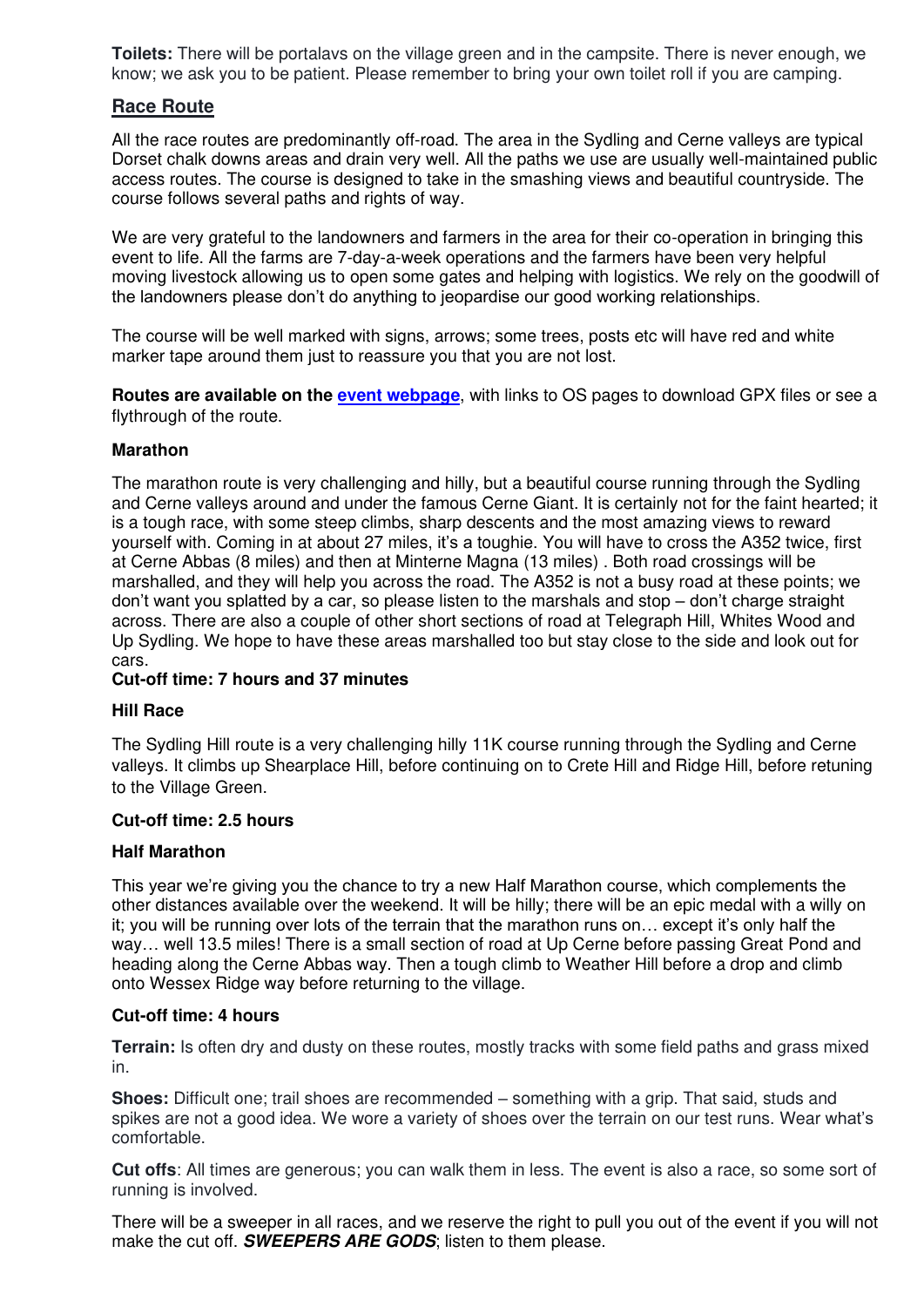**Aid stations:** Water stations will be evenly placed and will have plenty of water and squash; remember **you're running with your own cup.**

If you have a hydration pack or vest, or carry a bottle/cup, ask the nice marshal to fill it straight from the container. We suggest you carry water on this route as it is tough and usually pretty hot wether.

Please, please dispose of your litter responsibly.

### **Saturday:**

| Aid                     | <b>Name</b>             | <b>Marathon</b> | <b>Hill Race</b> |
|-------------------------|-------------------------|-----------------|------------------|
| Water                   | Jackmans Cross          | 3 miles         | 3 miles          |
| <b>Full Aid Station</b> | <b>Higher City Farm</b> | 6 miles         | 6 miles          |
| Water & Snacks          | Cerne Abbas VH          | 8.5 miles       |                  |
| <b>Full Aid Station</b> | Minterne Magna          | 13 miles        |                  |
| Water                   | Row Hill Coppice        | 17.5 miles      |                  |
| Lovestation             | <b>Batcombe Hill</b>    | 20 miles        |                  |
| Water & Sweets          | <b>Up Sydling</b>       | 23.5 miles      |                  |

### **Sunday:**

| Aid                     | <b>Name</b>             | Half      |
|-------------------------|-------------------------|-----------|
| Water                   | <b>Higher City Farm</b> | 3 miles   |
| <b>Full Aid Station</b> | Up Cerne                | 5.8 miles |
| Water & sweets          | <b>Weather Hill</b>     | 8 miles   |
| Lovestation             | <b>Higher City Farm</b> | 11 miles  |

**Lovestation™**: Oh yes, the Lovestation will be here! This is where you will be looked after by the team. Now these aid stations are designed for you to get some cake, a sports drink, a gel, jelly babies, etc, and there will be booze and a few savoury bits.

### **Bell Race**

Okay, so on Sunday morning, as if you haven't done enough running, we have a Chaos-style race. You need to pre-book as we can't guarantee any entry on the day, then pay for entry in cash when you collect your number. £7 each. We don't time this race; it's just for fun and a cool medal but 3K to stretch your legs or introduce your family to the delights of the Dorset scenery.

All profits get split between the Sydling St. Nicholas Church Bell repair funds and the New play park fund for the village.

Bell race see, yes, got it? Run up the hill to where the team will be there to give you tasks. Now once you have finished your task you will receive a Swiss Cow bell (bell race see yes eh?eh?) then you can run down the hill with your bell clonking away.

First bloke and lady back get a prize.

Pre-register here: [https://whitestarrunning.clubtrac.co.uk/e/gh-weekend-7059](https://l.facebook.com/l.php?u=https%3A%2F%2Fwhitestarrunning.clubtrac.co.uk%2Fe%2Fgh-weekend-7059%3Ffbclid%3DIwAR2ByjJf315EtMOrQ2-grfPzHXmh9r7EMfK70sNp7PcU0gIXBW2MAgClcWg&h=AT0_NOXywBQRTedRuWFEwKvS0b634BHck3a5uZN73_ItjRD_gb_iHFtfwGrYVA6DbkXfnIF6YhhgWmmCH30d4jmO8aYUqfFUbU-hx9v5g-I3-woffXQVNkQaG578Ey76RkjHdmiwBmxmyJyvqw&__tn__=-UK-R&c%5b0%5d=AT0RO1OJZkurj0hBlkjoKkVB4TTb0_OVLcnd8vkSGCr0CVSJ8o10Fdvbs07cjOAQstdPxclErcNh9cBPMM30z7GBU0abNZzCs3mU8XgWipUc9hyLC_s-wdBd2kYgs8YxkYIF7P8yEOEA3IHRGWaT5EYEqQOSzuRMHVXph65RBex_LzB2H-UszUCX0CoYARVMTNlqI8x8)

Gates: Most of the gates will be open; if it's shut, it's shut for a reason so please shut it behind you and don't leave it open for someone behind you. The last thing we want is an animal escaping. In some places the gates are next to a stile, so please go over the stile. It's easier for you and we don't have to worry about gates being open.